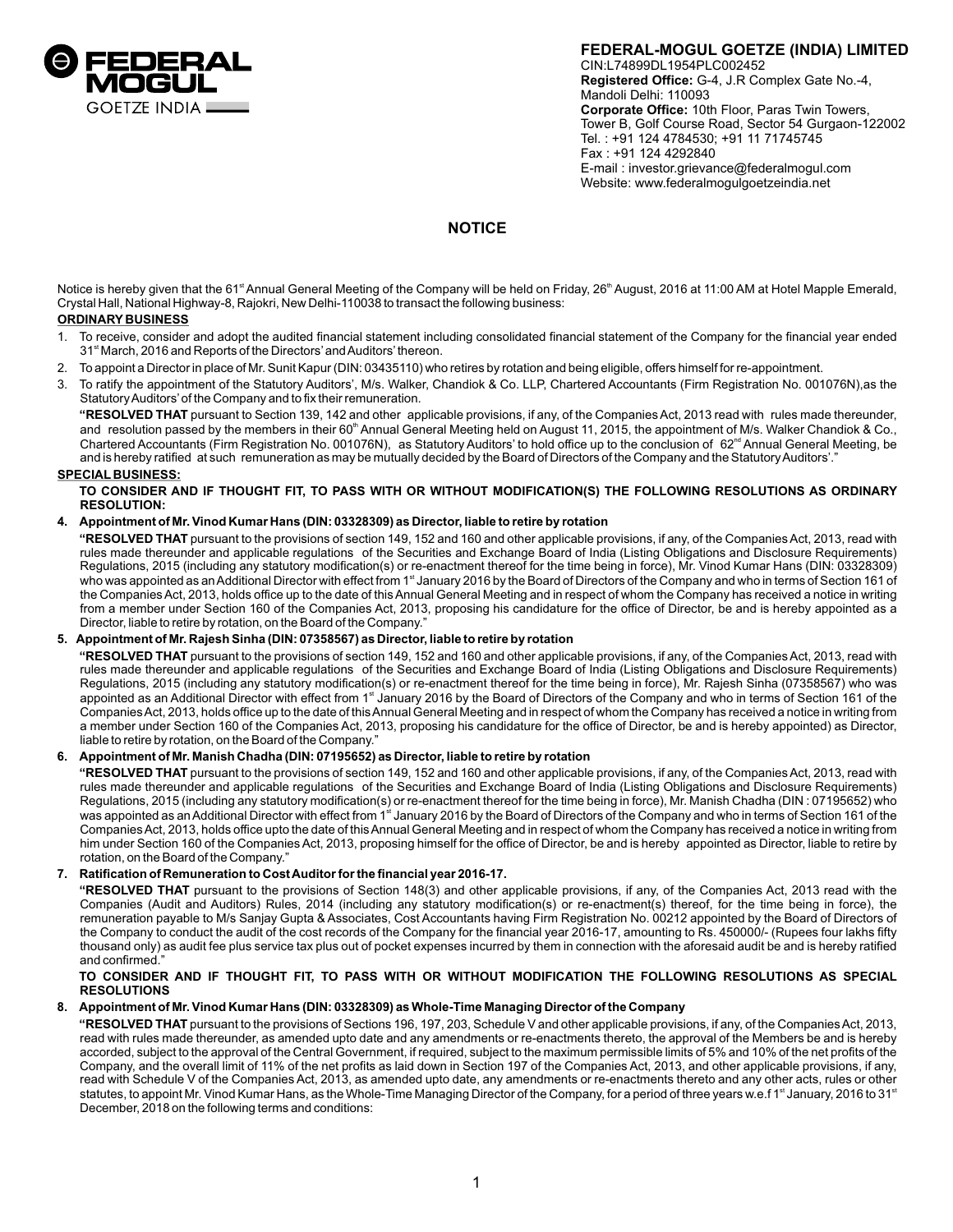

## **Base Salary •** Salary in the scale of Rs. 31, 08,000/- to Rs. 40,00,000/- per annum.

## **Perquisites •** HRA: 50% of the base salary p.a.

- Special Allowance: In the scale of Rs. 26,82,000/- p.a. to Rs. 35,00,000/- p.a.
- LTA: As per the rules of the Company from time to time;
- Medical Reimbursement: As per the rules of the Company from time to time;
- Bonus: Mr. Vinod Kumar Hans will be entitled to annual MIP bonus subject to a maximum of Rs. 40,00,000/-p.a.
- Company's Car/ Car Allowance: As per Company's policy from time to time.
- Petrol & Maintenance reimbursement: On the basis of actual expense.
- Driver Reimbursement: As per Company's policy from time to time.
- Provident Fund Contribution: 12% of Base Salary
- Superannuation Contribution: 15% of Base Salary
- Gratuity: 4.81% of Base salary.

**RESOLVED FURTHER THAT w**here in any financial year during the tenure of appointment of Mr. Vinod Kumar Hans, Whole-Time Managing Director, of the Company has no profits or its profits are inadequate, Mr. Hans, shall be paid the above remuneration as the minimum remuneration, subject to the approval of the Central Government, if required, and/ or upon compliance of the applicable requirements of Schedule V to the Companies Act, as existing or as amended from time to time.

**RESOLVED FURTHER THA**T the Nomination & Remuneration Committee or the Board of Directors be and is hereby authorized, from time to time, to alter/vary the terms and conditions of appointment of Mr. Hans as Whole-Time Managing Director, of the Company, including the payment of remuneration to him within the maximum permissible limits under Schedule V to the Companies Act or within the scale as may be approved by the Central Government, if applicable."

## **9. Appointment of Mr. Rajesh Sinha (DIN: 07358567) as Whole-Time Director of the Company**

**"RESOLVED THAT** pursuant to the provisions of Sections 196, 197, 203, Schedule V and other applicable provisions, if any, of the Companies Act, 2013, read with rules made thereunder, as amended up to date and any amendments or re-enactments thereto, the approval of the Members be and is hereby accorded, subject to the approval of the Central Government, if required, subject to the maximum permissible limits of 5% and 10% of the net profits of the Company, and the overall limit of 11% of the net profits as laid down in Section 197 of the Companies Act, 2013, and other applicable provisions, if any, read with Schedule V of the Companies Act, 2013, as amended upto date, any amendments or re-enactments thereto and any other acts, rules or other statutes, to appoint Mr. Rajesh Sinha, as the Whole-Time Director of the Company, for a period of three years w.e.f 1<sup>st</sup> January, 2016 to 31<sup>st</sup> December, 2018 on the following terms and conditions:

### **Base Salary** • Salary in the scale of Rs. 17,40,000/- to Rs. 25,00,000/- per annum.

### Perquisites • HRA: 50% of the base salary p.a.

- Special Allowance: In the scale of Rs. 20,90,580/- p.a. to Rs. 25,00,000/- p.a.
- LTA: As per the rules of the Company from time to time;
- Medical Reimbursement: As per the rules of the Company from time to time;
- Bonus: Mr. Rajesh Sinha will be entitled to annual MIPbonus subject to a maximum of Rs. 22,00,000/- p.a.
- Car Allowance: As per Company's policy from time to time.
- Driver Reimbursement: As per Company's policy from time to time.
- Provident Fund Contribution: 12% of Base Salary
- Superannuation Contribution: 15% of Base Salary
- Gratuity: 4.81% of Base salary.

**RESOLVED FURTHER THAT** where in any financial year during the tenure of appointment of Mr. Rajesh Sinha, Whole-Time Director, of the Company has no profits or its profits are inadequate, Mr. Sinha, shall be paid the above remuneration as the minimum remuneration, subject to the approval of the Central Government, if required, and/ or upon compliance of the applicable requirements of Schedule V to the Companies Act, as existing or as amended from time to time.

**RESOLVED FURTHER THAT** the Nomination & Remuneration Committee or the Board of Directors be and is hereby authorized, from time to time, to alter/vary the terms and conditions of appointment of Mr. Sinha as Whole-Time Director, of the Company, including the payment of remuneration to him within the maximum permissible limits under Schedule V to the Companies Act or within the scale as may be approved by the Central Government, if applicable."

### **10. Appointment of Mr. Manish Chadha (DIN: 07195652) as CFO & Finance Director of the Company**

**"RESOLVED THAT** pursuant to the provisions of Sections 196, 197, 203, Schedule V and other applicable provisions, if any, of the Companies Act, 2013, read with rules made thereunder, as amended upto date and any amendments or re-enactments thereto, the approval of the Members be and is hereby accorded, subject to the approval of the Central Government, if required, subject to the maximum permissible limits of 5% and 10% of the net profits of the Company, and the overall limit of 11% of the net profits as laid down in Section 197 of the Companies Act, 2013, and other applicable provisions, if any, read with Schedule V of the Companies Act, 2013, as amended upto date, any amendments or re-enactments thereto and any other acts, rules or other statutes, to appoint Mr. Manish Chadha, as the CFO & Finance Director of the Company, for a period of three years w.e.f 5<sup>th</sup> February, 2016 to 4<sup>th</sup> February, 2019 on the following terms and conditions: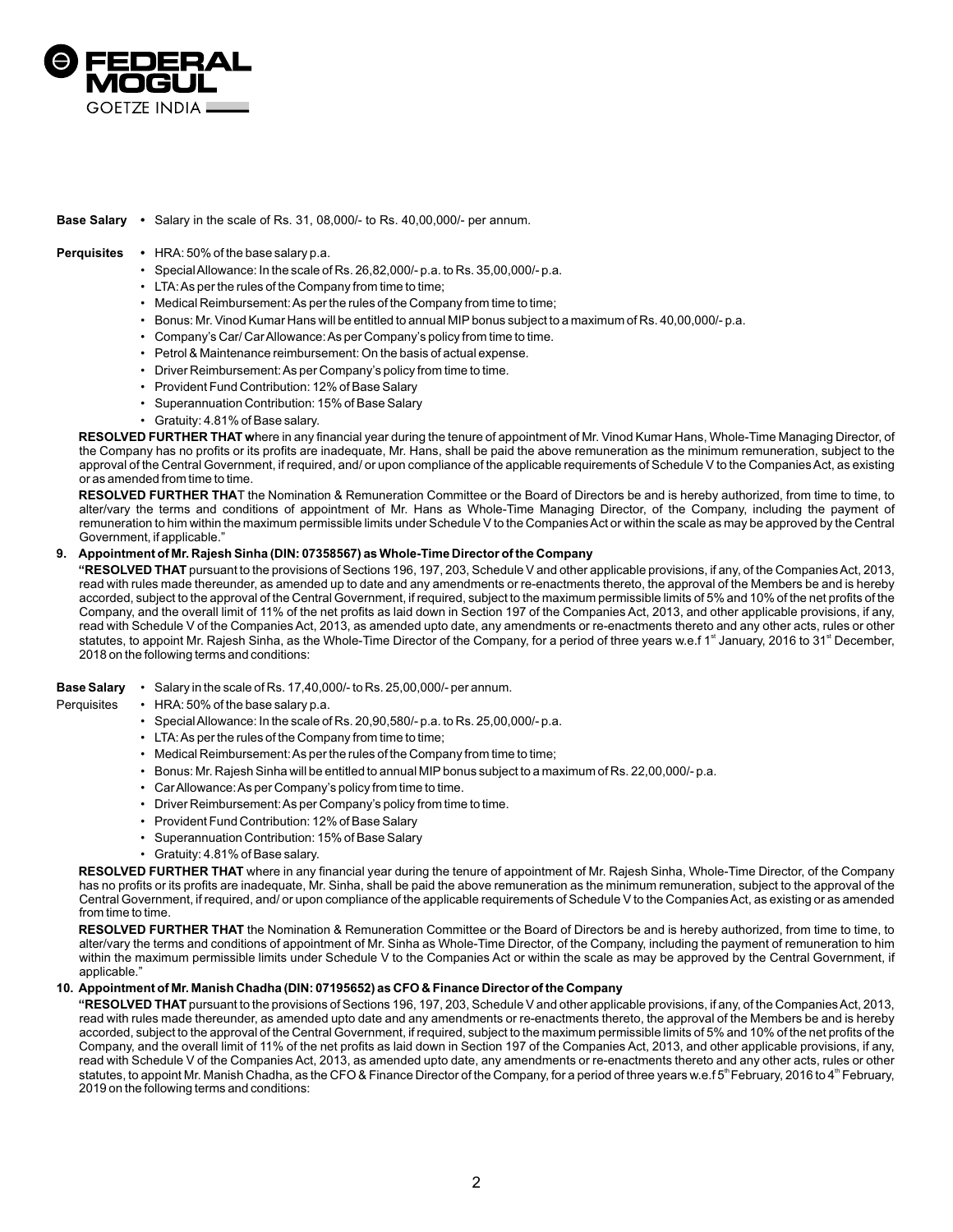

# **Base Salary** • Salary in the scale of Rs. 16,80,000/- to Rs. 25,00,000/- per annum.

- **Perquisites**  HRA: 50% of the base salary p.a.
	- Special Allowance: In the scale of Rs. 18,09,000/- p.a. to Rs. 25,00,000/- p.a.
		- LTA: As per the rules of the Company from time to time;
		- Medical Reimbursement: As per the rules of the Company from time to time;
		- Bonus: Mr. Manish Chadha will be entitled to annual MIPbonus subject to a maximum of Rs. 18,00,000/- p.a.
		- Car Allowance: As per Company's policy from time to time.
		- Petrol & Maintenance reimbursement: On the basis of actual expense.
		- Driver Reimbursement: As per Company's policy from time to time.
		- Provident Fund Contribution: 12% of Base Salary
		- Superannuation Contribution: 15% of Base Salary
		- Gratuity: 4.81% of Base salary.

**RESOLVED FURTHER THAT** where in any financial year during the tenure of appointment of Mr. Manish Chadha, CFO & Finance Director, of the Company has no profits or its profits are inadequate, Mr. Chadha, shall be paid the above remuneration as the minimum remuneration, subject to the approval of the Central Government, if required, and/ or upon compliance of the applicable requirements of Schedule V to the Companies Act, as existing or as amended from time to time.

**RESOLVED FURTHER THAT** the Nomination & Remuneration Committee or the Board of Directors be and is hereby authorized, from time to time, to alter/vary the terms and conditions of appointment of Mr. Chadha as CFO & Finance Director, of the Company, including the payment of remuneration to him within the maximum permissible limits under Schedule V to the Companies Act or within the scale as may be approved by the Central Government, if applicable."

B**y Order of the Board, For Federal-Mogul Goetze (India) Limited, Sd/- Dr. Khalid Iqbal Khan Whole-time Director-Legal & Company Secretary Membership No. F5993** th Date : 13 May, 2016 **Address: 2136, Mir Bukhari Street,**  Place : Gurgaon **Turkman Gate, Delhi-110006.**

# **Notes:**

- **i)** *A MEMBER ENTITLED TO ATTEND AND VOTE AT THE MEETING OF THE COMPANY IS ENTITLED TO APPOINT A PROXY TO ATTEND AND VOTE INSTEAD OF HIMSELF / HERSELF AND SUCH PROXY NEED NOT BE A MEMBER OF THE COMPANY. THE INSTRUMENT APPOINTING PROXY IN ORDER TO BE EFFECTIVE MUST REACH AT THE REGISTERED OFFICE OF THE COMPANY ATLEAST 48 HOURS BEFORE THE MEETING***.**
- ii) A person can act as a proxy on behalf of the members not exceeding 50 and holding in aggregate not more than ten percent of the total paid up share capital of the Company carrying voting rights. Amember holding more than 10 percent of the total share capital carrying voting rights may appoint a single person a proxy and such person shall not act as proxy for any other person or shareholder.
- iii) The relative explanatory statements, pursuant to section 102 of the Companies Act 2013, in respect of Item No. 4 to 10 of the accompanying Notice are annexed hereto.
- iv) Astatement giving the relevant details of the directors seeking re-appointment under Item Nos. 4,5,6,8,9,10 of the accompanying Notice, as required by Secretarial Standards-2 and Regulation 36 (3) of the SEBI (Listing Obligations and Disclosure Requirements) Regulations, 2015 is annexed herewith.
- v) The Directors'Report, Auditors'Report, Audited Financial Statements for the financial year ended 31st March 2016 are enclosed.
- vi) The Register of Members and Share Transfer Books of the Company shall remain closed from 20<sup>th</sup> August, 2016 to 26<sup>th</sup> August, 2016 (both days inclusive) for the purpose of AGM.
- vii) The Notice of the AGM alongwith the Attendance slip and Proxy Form is being sent by electronic mode to all members whose email addresses are registered with the Company/ Depository Participant(s) unless a member has requested for a hard copy of the same. For the members who have not registered their email address, physical copy of the notice is being sent by the permitted mode.
- viii) The Company is pleased to provide e-voting facility to the shareholders of the Company through National Securities Depository Services India Limited (NSDL), to transact the business through e-voting.
- ix) Members holding shares in physical mode are requested to notify change in their address, transfer/transmission requests/ queries, if any to the Registrar & Transfer Agent (RTA) of the Company, "Alankit Assignments Limited", quoting Folio number and those holding shares in Demat mode must inform the change of address to their respective Depository Participants.
- Members holding shares in physical mode and who have multiple accounts in identical names or joint accounts in same order are requested to send all their relevant share certificate(s) to the RTAfor consolidation of all such shareholdings into one account to facilitate better service.
- xi) Members / Proxies are requested to bring their copy of the Annual Report and Admission Slip sent herewith duly filled in for attending the meeting to avoid inconvenience and delay at the time of registration. Copies of Annual Report and admission slip will NOT be available for distribution at the venue of the meeting.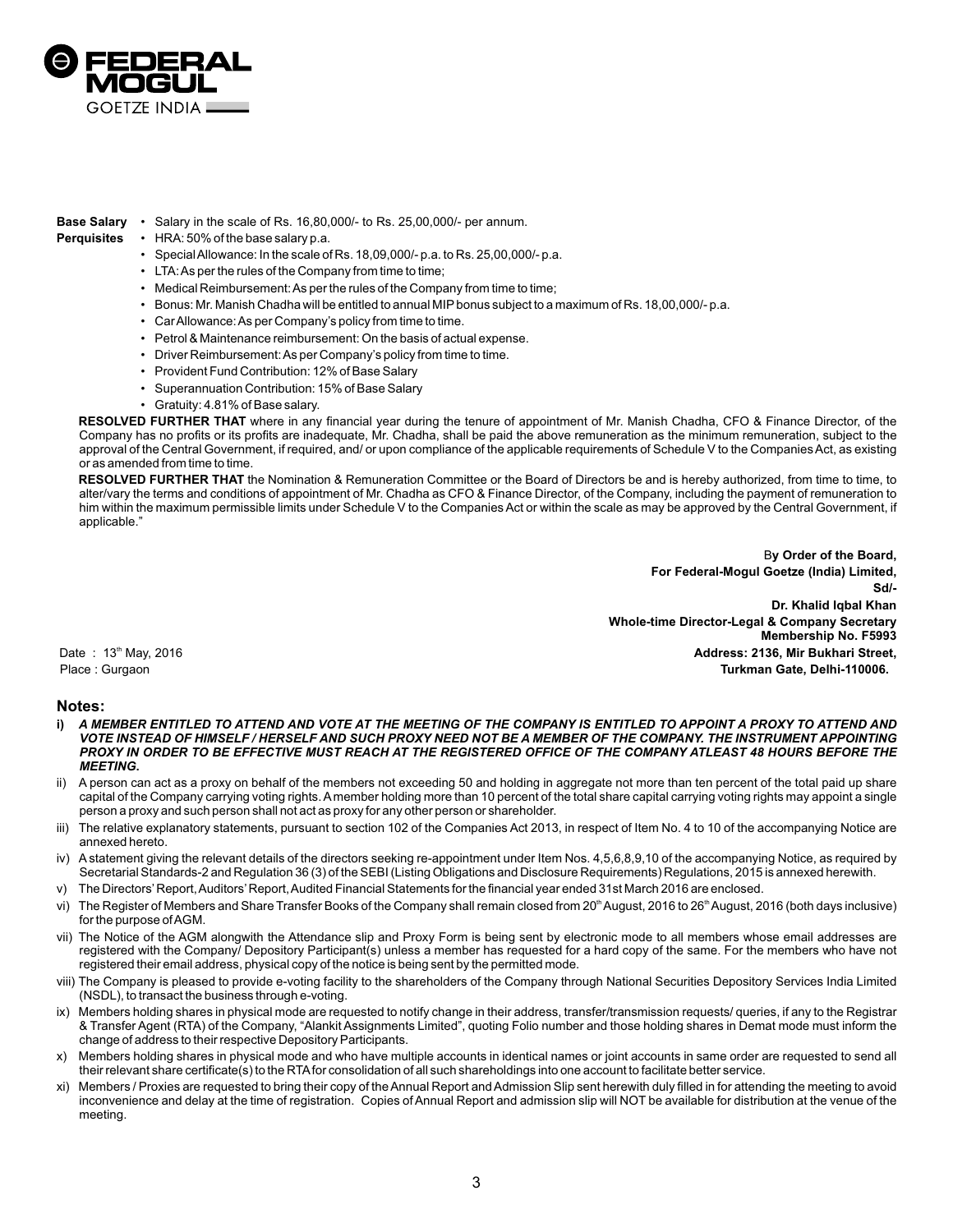

- xii) In case of joint holders attending the meeting, only such joint holder who is higher in order of names will be entitled to vote at the meeting.
- xiii) Corporate members intending to send their authorised representative(s) to attend the meeting pursuant to section 113 of the Companies Act 2013 are requested to send to the Company a certified copy of the Board Resolution together with their specimen signatures authorising their representative(s) to attend and vote on their behalf at the meeting.
- xiv) In terms of notification issued by SEBI, the Equity Shares of the Company are under compulsory demat trading for all Investors from  $24<sup>th</sup>$  July 2000. Shareholders are advised to hold their shares in Demat mode and to send their Share Certificates along with Dematerialisation request to the RTAthrough their Depository Participants.

Under Section 72 of the Companies Act, 2013 the shareholder(s) can nominate a person to whom his shares in the Company shall vest in the event of his/their death. Where the shares are held in joint names, such nomination has to be made jointly. The nominee shall, on the death of the shareholder or all joint holders, as the case may be, become entitled to all rights in the shares to the exclusion of all other persons unless the nomination is varied or cancelled by the shareholder(s) in the prescribed manner. Shareholder(s) desirous of nominating a person may write to the Company for obtaining the prescribed Nomination form.

- xv) All the Shareholders can communicate with the RTA for requests/ queries relating to transfer, transmission, demat, remat, endorsement as fully paid up, split, consolidation, change of address, issue of duplicate share certificates at the registered address "Alankit Assignments Limited, Alankit Heights, 1E/13, Jhandewalan Extension, New Delhi - 110055". For all other queries, please contact the Company either at the Registered Office of the Company, G-4, J.R Complex, Gate No.-4, Mandoli Delhi – 110093 or by email to investor.grievance@federalmogul.com
- xvi) The facility for voting through polling paper shall be available at the meeting and members attending the meeting who have not already cast their vote by remote e-voting shall be able to exercise their right at the meeting.
- xvii) he Register of Directors and Key Managerial Personnel and their shareholding, Register of Contracts or Arrangements in which Directors are interested and documents referred to in the notice and explanatory statement, are open for inspection at the Registered Office of the Company on all working days (Monday to Friday) upto the date of Annual General Meeting and will also be available for inspection at the meeting.
- xviii) To support the 'Green Initiative' in the Corporate Governance taken by the Ministry of Corporate Affairs, to contribute towards greener environment and to receive all documents, notices, including Annual Reports and other communications of the Company, investors are requested to register their email addresses with Alankit Assignments Limited if shares are held in physical mode or with their DP, if the holding is in electronic mode. In case a member holding shares in Dematerialized mode wants to obtain the copy of Annual Report in physical mode, he is requested to request the Company or R&TA in writing, for the same.

**By Order of the Board, For Federal-Mogul Goetze (India) Limited, Sd/- Dr. Khalid Iqbal Khan Whole-time Director-Legal & Company Secretary Membership No. F5993** th Date : 13 May, 2016 **Address: 2136, Mir Bukhari Street,**  Place : Gurgaon **Turkman Gate, Delhi-110006.**

# **EXPLANATORY STATEMENT PURSUANT TO SECTION 102 OF THE COMPANIES ACT, 2013**

# **Item No. 4 & 8**

In the meeting of the Board of Directors held on 8<sup>th</sup> December, 2015, Mr. Vinod Kumar Hans (DIN: 03328309) was appointed as an Additional Director on the Board of the Company w.e.f. 1<sup>st</sup> January 2016. Accordingly, Mr. Hans holds the office as Director upto the date of the forthcoming Annual General Meeting. The Company has received the notice from the member under Section 160 of the Companies Act, 2013 proposing his candidature as Director along with the prescribed deposit of Rs. 100000/-

In the same Board meeting, Mr. Hans was also appointed as Whole-time Managing Director, of the Company effective from 1<sup>st</sup> January, 2016, subject to the approval of the shareholders in the General Meeting and Central Government, if applicable.

Mr. Hans, aged about 50 years, has done graduation in Mechanical Engineering from REC Allahabad and post graduation in Business Management from Birla Institute of Management Technology, New Delhi. He has also undertaken one-year leadership and Executive Management Development program with University of Cranefield UK and Cedep, University of Insead, France respectively. Mr. Hans has 29 years of rich experience at various positions in the field of Sales, Engineering and Program Management for OE customers, Aftermarket, Corporate Projects, Product Development and Business Process restructuring.

Mr. Hans has been associated with the Company since July, 2008 as Director-Sales. Prior to joining the Company, he was Head of Customer Relation Management in GKN Driveline India Limited and responsible for Sales, Engineering and Performance Management for all OE customers, aftermarket and exports from India.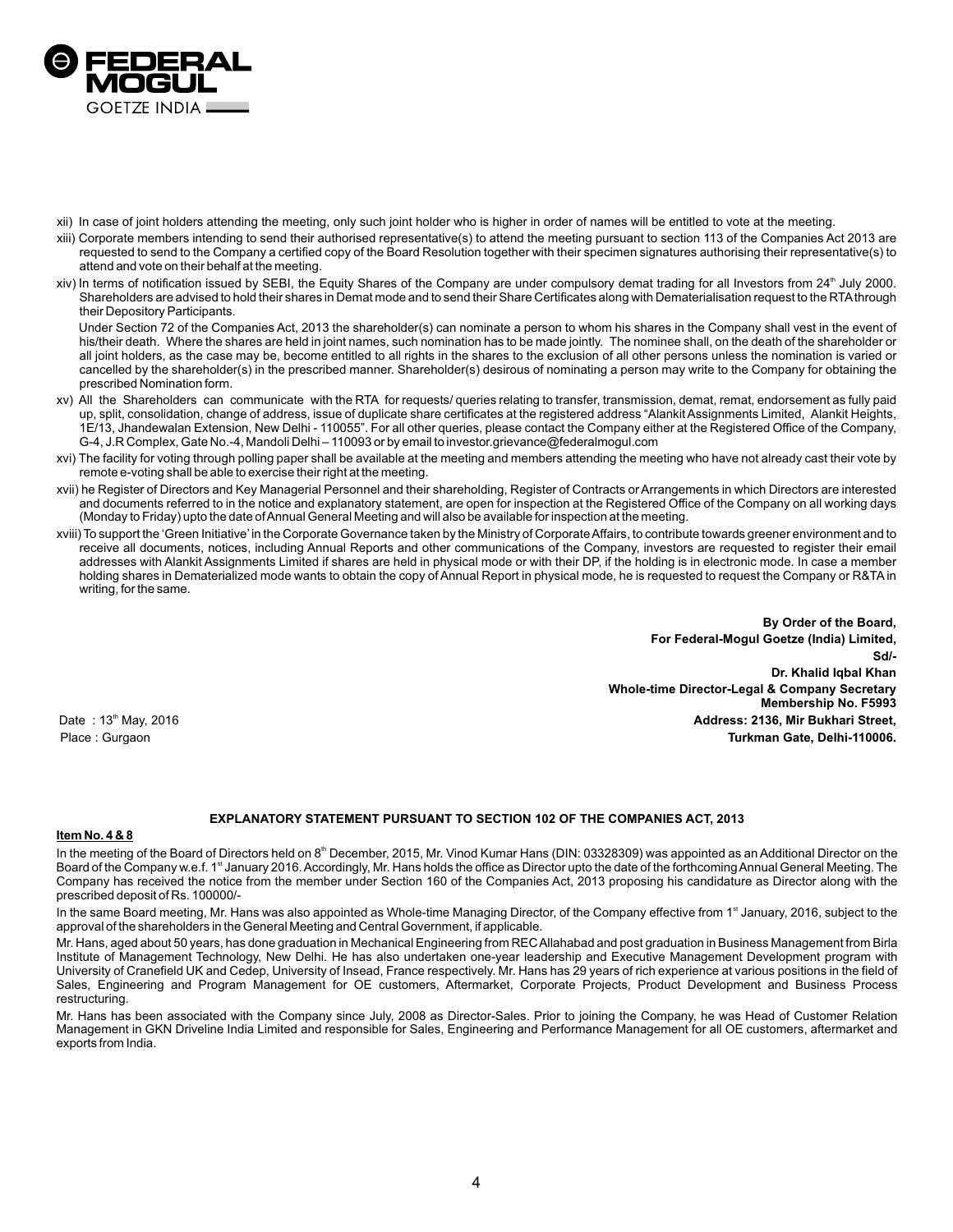

# **OTHER DETAILS**

| Directorships held in other companies          | Federal-Mogul Ignition Products India Limited<br>1.             |
|------------------------------------------------|-----------------------------------------------------------------|
| (excluding foreign companies)                  | Federal-Mogul TPR (India) Limited<br>2                          |
|                                                | Federal-Mogul Anand Sealings India Limited<br>3.                |
|                                                | Federal-Mogul Anand Bearings India Limited<br>4.                |
|                                                | 5.<br>Federal-Mogul Powertrain Solutions India Private Limited  |
|                                                | 6.<br>Federal-Mogul Motorparts (India) Limited                  |
| Committee position held in other companies     | Federal-Mogul TPR (India) Limited<br>$\mathbf{1}$ .             |
|                                                | Corporate Social Responsibility Committee, Chairman             |
|                                                | Federal-Mogul Anand Bearings India Limited<br>2.                |
|                                                | Audit Committee, Member                                         |
|                                                | Stakeholder Relationship Committee, Chairman                    |
|                                                | Corporate Social Responsibility, Committee, Chairman            |
|                                                | Federal-Mogul Ignition Products India Limited:<br>3.            |
|                                                | - Audit Committee, Chairman                                     |
|                                                | - Nomination & Remuneration Committee, Member                   |
|                                                | - Corporate Social Responsibility Committee, Chairman           |
|                                                | 4. Federal-Mogul Motorparts (India) Limited :                   |
|                                                | - Audit Committee, Chairman                                     |
|                                                | - Nomination and Remuneration Committee, Member                 |
|                                                | Federal-Mogul Anand Sealings India Limited<br>5.                |
|                                                | - Audit Committee, Member                                       |
|                                                | - Stakeholder Relationship Committee, Member                    |
|                                                | -Share Transfer Committee, Member                               |
|                                                | Federal-Mogul Power train Solutions India Private Limited<br>6. |
|                                                | Corporate Social Responsibility Committee, Chairman             |
| No. of Board meetings attended during the year | 01                                                              |
| No. of shares held                             | Nil                                                             |

Mr. Hans is not disqualified from being appointed as a Whole-time Managing Director, in terms of the provision of Companies, Act, and has given his consent to be appointed as a Whole-time Managing Director of the Company. The Board had considered him the most suitable for the position of Whole-Time Managing Director of the Company.

Save and except, Mr. Hans, as mentioned above, none of the other directors / Key Managerial Personnel and their relatives are in any way, concerned or interested, financially or otherwise, in the resolution set out in Item no. 4 & 8. Accordingly, the Board recommends appointment of Mr. Hans, as Director, liable to retire by rotation and as Whole-time Managing Director of the Company, and propose to pass the resolutions as set out in Item no. 4 & 8 of the notice as Ordinary and Special Resolution respectively.

# **STATEMENT CONTAINING INFORMATION AS REQUIRED UNDER SECTION II OF PART II OF SCHEDULE V OF THE COMPANIES ACT, 2013:**

# **I. General Information**

| Nature of Industry                                                                                                                                              | Manufacturer of Piston Rings, Pistons, Piston pins, Sintered Products etc. for all<br>types of Automotive & Industrial engines.                                                |
|-----------------------------------------------------------------------------------------------------------------------------------------------------------------|--------------------------------------------------------------------------------------------------------------------------------------------------------------------------------|
| Date or expected date of commencement of<br>commercial production                                                                                               | Not applicable, as the Company is in Commercial production.                                                                                                                    |
| 3. In case of new companies, expected date of<br>commencement of activities as per project<br>approved by financial institutions appearing<br>in the prospectus | Not Applicable.                                                                                                                                                                |
| Financial performance based on given indicators<br>4.                                                                                                           | As given under "Ten Years' Financial Review" of the Annual Report                                                                                                              |
| Foreign investments or collaborations, if any.<br>5.                                                                                                            | Federal Mogul Corporation, USA holds 74.98% of the paid up Equity Capital of the<br>Company through Federal Mogul GmbH, Germany & Federal Mogul Holding<br>Limited, Mauritius. |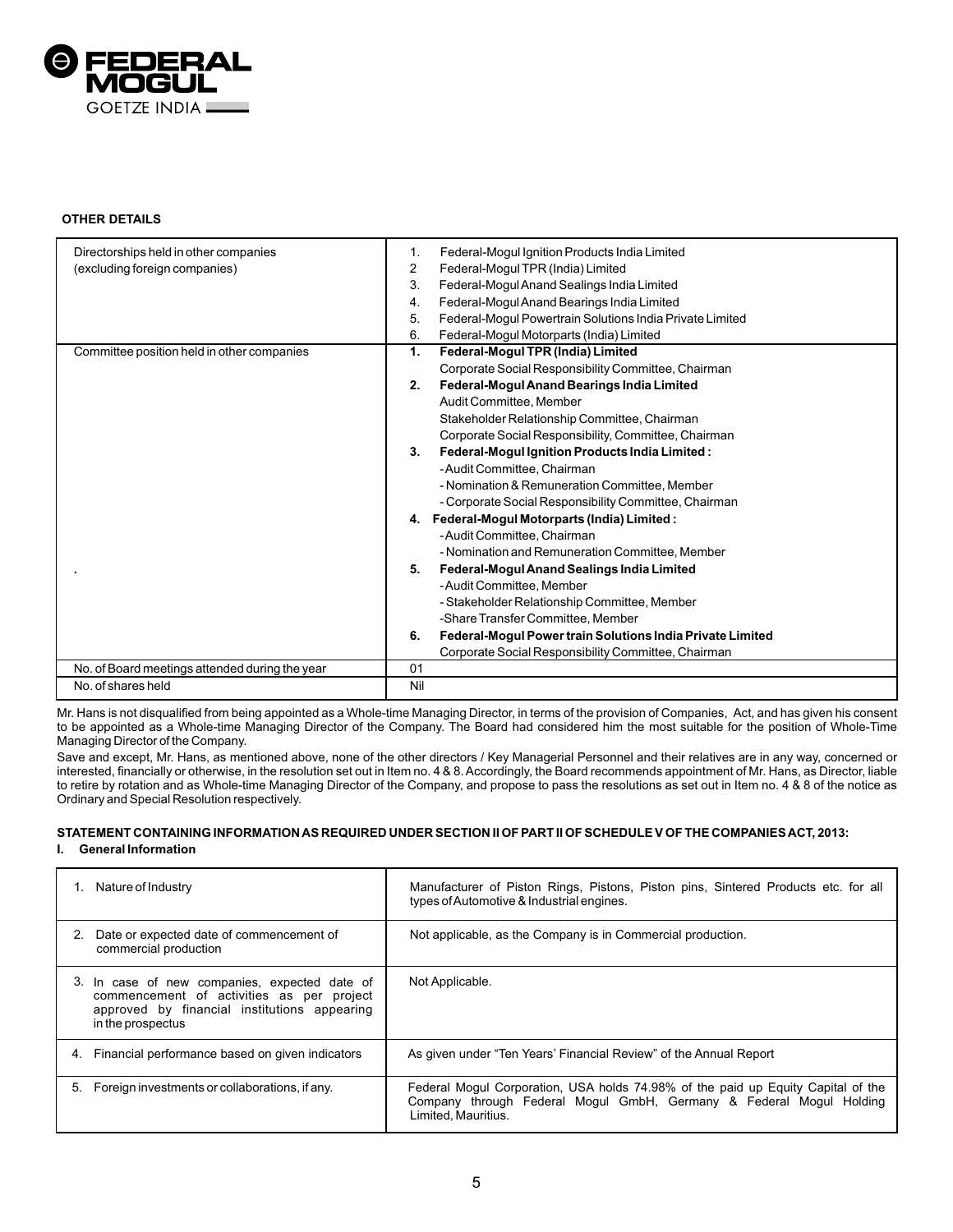

# **II.Information about the appointee:**

| Background details, Recognition/ awards                                                                                                                                                                                               | As mentioned in the explanatory statement above.                                                                                                                                                                                                                                                                                                                                                                                                                                                                                                                                                                                                                               |
|---------------------------------------------------------------------------------------------------------------------------------------------------------------------------------------------------------------------------------------|--------------------------------------------------------------------------------------------------------------------------------------------------------------------------------------------------------------------------------------------------------------------------------------------------------------------------------------------------------------------------------------------------------------------------------------------------------------------------------------------------------------------------------------------------------------------------------------------------------------------------------------------------------------------------------|
| 2. Past Remuneration                                                                                                                                                                                                                  | Total Cost to the Company Rs. 1,24,32,948/- P.A.                                                                                                                                                                                                                                                                                                                                                                                                                                                                                                                                                                                                                               |
| Job profile and his suitability<br>3.                                                                                                                                                                                                 | Mr. Vinod Kumar Hans is overall responsible for all the operations of the Company.<br>He is responsible for overall financial policies, Sales and marketing for OE business in<br>India and decision making of the Company subject to the direction and control of the<br>Board of Directors. He plays a significant role in financial planning of the Company. In<br>addition, he performs such other significant functions and exercises such powers as<br>entrusted by the Board of Directors of the Company. Considering his vast experience,<br>the Board considered him the most suitable candidate for appointment as a Whole<br>time Managing Director of the Company. |
| 4. Remuneration proposed                                                                                                                                                                                                              | As per the details given in Item 8.                                                                                                                                                                                                                                                                                                                                                                                                                                                                                                                                                                                                                                            |
| Comparative remuneration profile with respect<br>5.<br>to industry, size of the company, profile of the<br>position and person (in case of expatriates the<br>relevant details would be with respect to<br>the country of his origin) | The proposed remuneration is in tune with the current remuneration packages of similar<br>managerial personnel of Companies belonging to the similar industry,<br>size and with effective capital comparative to the Company. Further, it is<br>commensurate with the qualification & experience of the appointee<br>and in accordance with the highly competitive business scenario requiring recognition<br>& reward of performance & achievement for retention of the best talent and motivation<br>towards meeting the objectives of the Company.                                                                                                                          |
| 6. Pecuniary relationship directly or indirectly<br>with the company, or relationship with the<br>managerial personnel, if any.                                                                                                       | Only to the extent of his entitlement to the remuneration<br>as a managerial personnel                                                                                                                                                                                                                                                                                                                                                                                                                                                                                                                                                                                         |

# **III. Other information:**

| 1. Reasons of loss or inadequate profits                              | During the financial year ended March 31, 2015, the Company had a net profit (after<br>tax) of Rs. 3135.54 lacs. As at March 31, 2016 the Company has reported an<br>approved net profit (after tax) at Rs. 4400. 64 which is adequate for the payment of<br>managerial remuneration.                         |
|-----------------------------------------------------------------------|---------------------------------------------------------------------------------------------------------------------------------------------------------------------------------------------------------------------------------------------------------------------------------------------------------------|
| Steps taken or proposed to be taken for improvement                   | The Management is taking necessary and adequate steps to improve the profitability<br>of the Company. Continuous review of activities in different areas of operations has<br>been an integral part of the Company's philosophy to maximize gains and reduce<br>costs, in order to meet the market realities. |
| Expected increase in productivity and<br>profits in measurable terms. | The performance of the Auto component Sector is linked to the automobile sector.<br>The growth of the automobile sector is dependent on the performance of the<br>economy. Considering the measures taken by your Company and further plans and<br>strategies, the Company is expected to perform better      |

# **IV. Disclosure**

The requisite information has been given under the section on Corporate Governance attached to the Annual Report.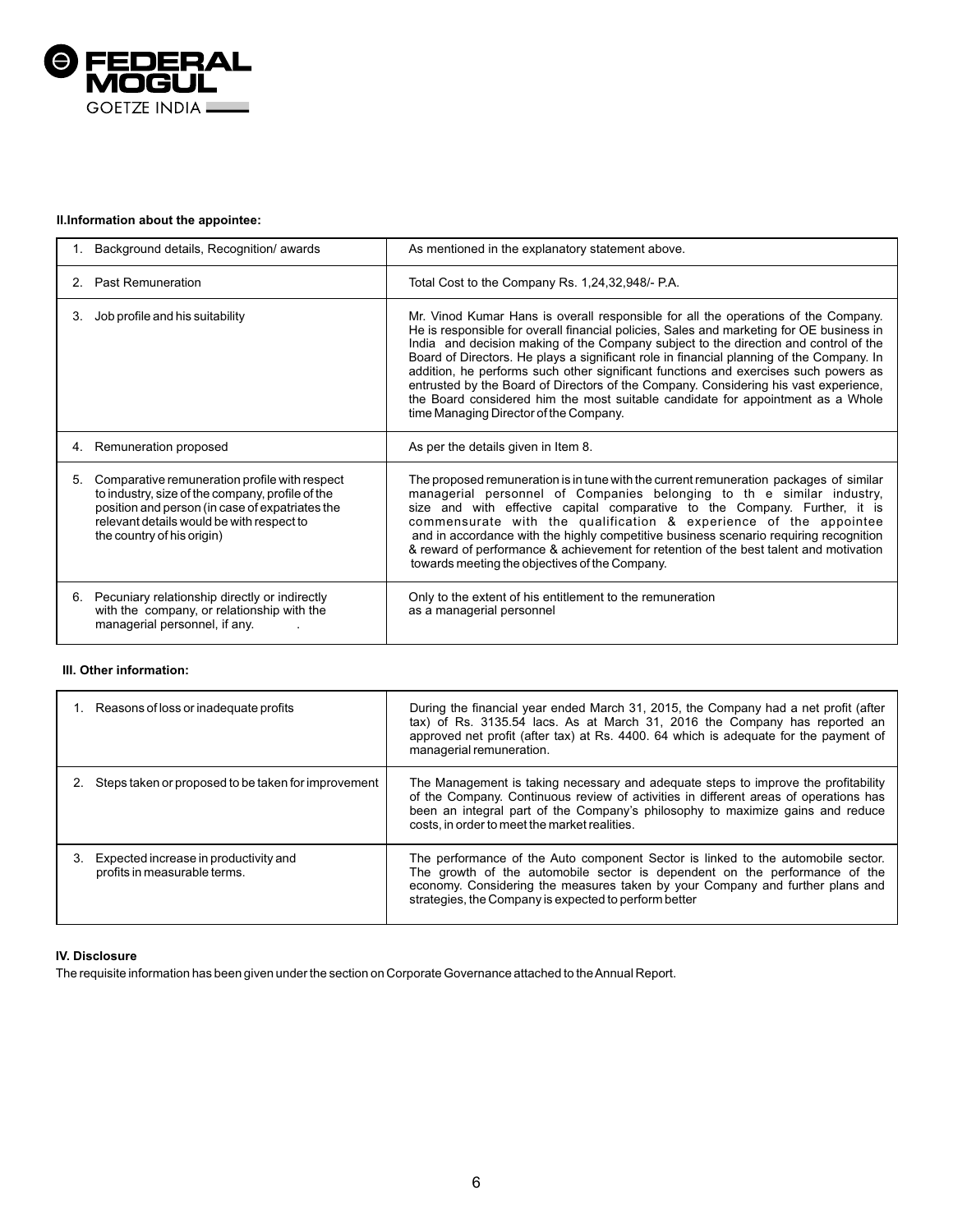

# **Item No. 5 & 9**

In the meeting of the Board of Directors held on 8<sup>th</sup> December, 2015, Mr. Rajesh Sinha (DIN: 07358567) was appointed as an Additional Director on the Board of the Company w.e.f. 1<sup>st</sup> January 2016. Accordingly, Mr. Sinha holds the office as Director upto the date of the forthcoming Annual General Meeting. The Company has received the notice from the member under Section 160 of the Companies Act 2013 proposing his candidature as Director along with the prescribed deposit of Rs. 100000/-

In the same Board meeting, Mr. Sinha was appointed as Whole-time Director of the Company effective from 1<sup>st</sup> January, 2016, subject to the approval of the shareholders in the General Meeting and Central Government, if applicable.

Mr. Sinha, aged 46 years, has done Bachelor of Engineering in Mechanical from Bhilai Institute of Technology, Bhilai and Master of Business Administration in Operations from IMT, Ghaziabad. Mr. Sinha has over 20 years of rich experience at senior level positions in Production, IR Management, Quality Assurance, VA& VE, Technical Services, Project Execution in the Automobile industries.

Mr. Sinha has been associated with the Company since 2007 as Director-Operations, Bangalore. Prior to joining the Company in 2007, he was holding the position of Dy. General Manager-Corp. Quality & New Initiatives with Gabriel India Limited.

## **OTHER DETAILS**

| Directorships held in other companies (excluding foreign companies) | Federal-Mogul TPR (India) Limited |
|---------------------------------------------------------------------|-----------------------------------|
| Committee position held in other Companies                          | Nil                               |
| No. of Board meetings attended during the year                      |                                   |
| No. of shares held                                                  | Nil                               |

Mr. Sinha is not disqualified for being appointed as a Whole-time Director, in terms of the Companies Act and has given his consent to be appointed as a Whole-time Director. The Board had considered him the most suitable candidate for the position of Whole-Time Director of the Company.

Save and except Mr. Sinha as mentioned above, none of the other directors / Key Managerial Personnel and their relatives are in any way, concerned or interested, financially or otherwise, in the resolution set out in Item no. 5 & 9. Accordingly, the Board recommends the appointment of Mr. Sinha as Director, liable to retire by rotation, and as Whole-time Director of the Company and propose to pass the resolutions as set out in Item No. 5 & 9 of the Notice as Ordinary and Special Resolution respectively.

Statement containing information as required under Section II of Part II of Schedule V of the Companies Act, 2013:

## **I. General Information**

|    | Nature of Industry                                                                                                                                        | Manufacturer of Piston Rings, Pistons, Piston pins, Sintered Products etc.<br>for all types of Automotive & Industrial engines.                                                |
|----|-----------------------------------------------------------------------------------------------------------------------------------------------------------|--------------------------------------------------------------------------------------------------------------------------------------------------------------------------------|
|    | Date or expected date of commencement<br>of commercial production                                                                                         | Not applicable as the Company is in Commercial production.                                                                                                                     |
| 3. | In case of new companies, expected date of<br>commencement of activities as per project approved<br>by financial institutions appearing in the prospectus | Not Applicable.                                                                                                                                                                |
| 4. | Financial performance based on given indicators                                                                                                           | As given under "Ten Years' Financial Review" of the Annual Report                                                                                                              |
| 5. | Foreign investments or collaborations, if any.                                                                                                            | Federal Mogul Corporation, USA holds 74.98% of the paid up Equity Capital of the<br>Company through Federal Mogul GmbH, Germany & Federal Mogul Holding Limited,<br>Mauritius. |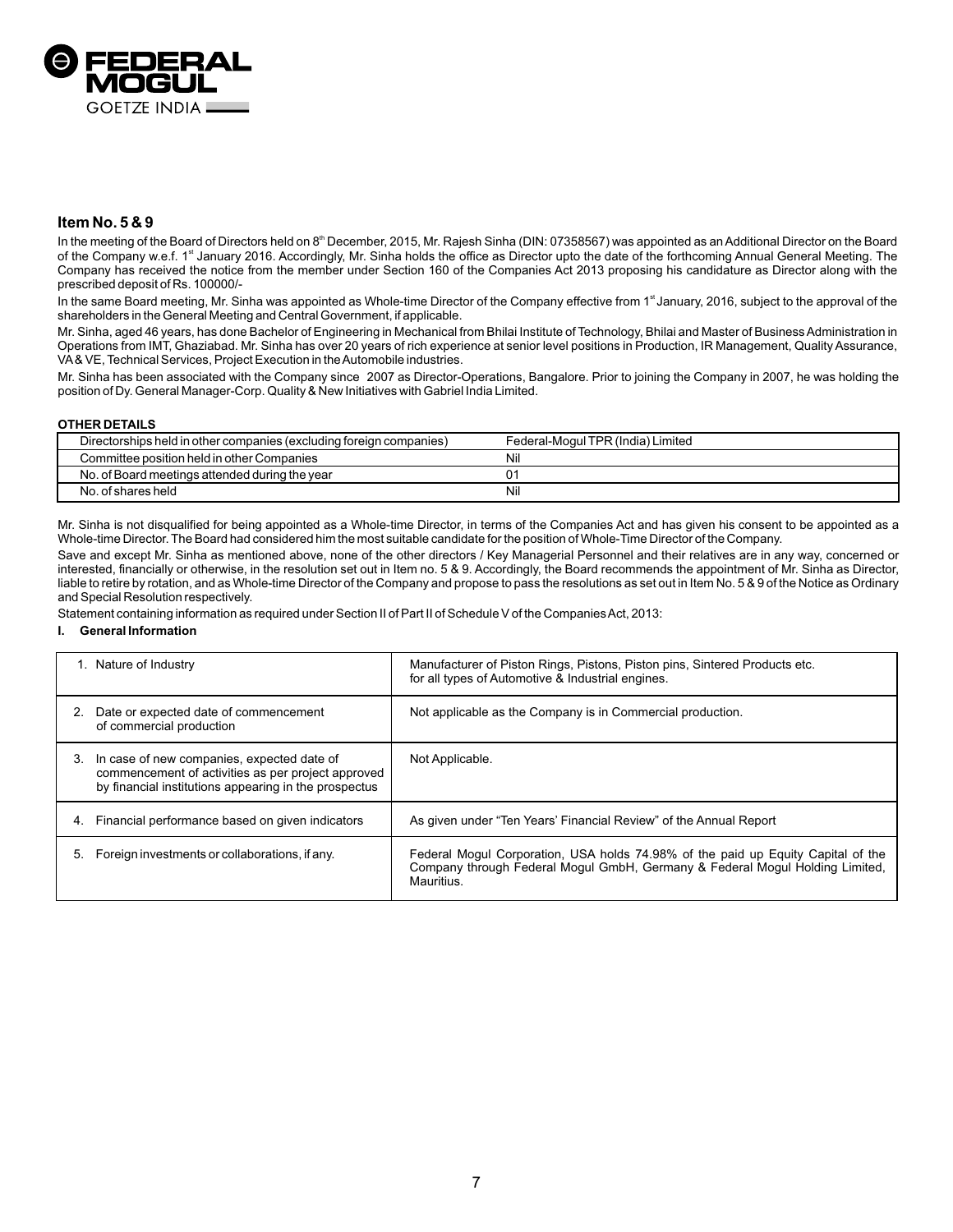

## **II. Information about the appointee:**

|                                       | Background details, Recognition/ awards                                                                                                                                                                              | As mentioned in explanatory statement.                                                                                                                                                                                                                                                                                                                                                                                                                                                                                                                |
|---------------------------------------|----------------------------------------------------------------------------------------------------------------------------------------------------------------------------------------------------------------------|-------------------------------------------------------------------------------------------------------------------------------------------------------------------------------------------------------------------------------------------------------------------------------------------------------------------------------------------------------------------------------------------------------------------------------------------------------------------------------------------------------------------------------------------------------|
| 2. Past Remuneration                  |                                                                                                                                                                                                                      | Total Cost to the Company Rs. 7262969/- P.A.                                                                                                                                                                                                                                                                                                                                                                                                                                                                                                          |
| Job profile and his suitability<br>3. |                                                                                                                                                                                                                      | Mr. Rajesh Sinha is heading the ring division of all the plants of the Company. Being a<br>member of the senior management team of the Company, he plays an important role<br>in implementation of various significant business decisions. Considering his vast<br>experience, the Board considered him the most suitable candidate for appointment as<br>a Whole-time Director of the Company.                                                                                                                                                       |
| 4. Remuneration proposed              |                                                                                                                                                                                                                      | As per the details given in Item 9.                                                                                                                                                                                                                                                                                                                                                                                                                                                                                                                   |
| 5.<br>origin)                         | Comparative remuneration profile with respect to<br>industry, size of the company, profile of the position<br>and person (in case of expatriates the relevant<br>details would be with respect to the country of his | The proposed remuneration is in tune with the current remuneration packages of<br>similar managerial personnel of Companies belonging to the similar industry.<br>size and with effective capital comparative to the Company. Further, it is<br>commensurate with the qualification & experience of the appointee and<br>in accordance with the highly competitive business scenario requiring recognition &<br>reward of performance & achievement for retention of the best talent and motivation<br>towards meeting the objectives of the Company. |
| 6.<br>personnel, if any.              | Pecuniary relationship directly or indirectly with<br>the company, or relationship with the managerial                                                                                                               | Only to the extent of his entitlement to the remuneration<br>as a managerial personnel.                                                                                                                                                                                                                                                                                                                                                                                                                                                               |

#### **III. Other information:**

| 1. Reasons of loss or inadequate profits                              | During the financial year ended March 31, 2015, the Company had a net<br>profit (after tax) of Rs. 3135.54 lacs. As at March 31, 2016 the Company<br>has reported an approved net profit (after tax) at Rs. 4400.64 which is adequate<br>for the payment of managerial remuneration.                          |
|-----------------------------------------------------------------------|---------------------------------------------------------------------------------------------------------------------------------------------------------------------------------------------------------------------------------------------------------------------------------------------------------------|
| Steps taken or proposed to be taken<br>for improvement                | The Management is taking necessary and adequate steps to improve the<br>profitability of the Company. Continuous review of activities in different areas of<br>operations has been an integral part of the Company's philosophy to maximize<br>gains and reduce costs, in order to meet the market realities. |
| Expected increase in productivity and<br>profits in measurable terms. | The performance of the Auto component Sector is linked to the automobile sector.<br>The growth of the automobile sector is dependent on the performance of the<br>economy. Considering the measures taken by your Company and further plans<br>and strategies, the Company is expected to perform better      |

## **IIV. Disclosure**

The requisite information has been given under the section on Corporate Governance attached to the Annual Report.

### **Item No. 6 & 10**

In the meeting of the Board of Directors held on 4<sup>th</sup> February, 2016, Mr. Manish Chadha (DIN: 07195652) was appointed as an Additional Director on the Board of the Company w.e.f. 5<sup>th</sup> February 2016. Accordingly, Mr. Chadha holds the office as Director upto the date of the forthcoming Annual General Meeting. The Company has received the notice from Mr. Chadha under Section 160 of the Companies Act 2013 proposing his candidature as Director along with the prescribed deposit of Rs. 100000/-

In the same Board meeting, Mr. Chadha was appointed as CFO & Finance Director, of the Company effective from 5<sup>th</sup> February, 2016, subject to the approval of the shareholders in the General Meeting and Central Government, if applicable.

Mr. Chadha, aged about 42 years, is a member of Institute of Chartered Accountants of India. Mr. Chadha has over 16 years of rich experience at in Controlling, Plant Finance Operations, Statutory Reporting and Compliances, Business Analysis, Strategic Planning, Accounts/ MIS, Financial Planning & Budgeting, Cost control, Internal Control and System Implementation in the Automobile industries.

Mr. Chadha has been associated with the Company since 2003 in various senior level positions in the finance department, including that of Group Controller of Motorparts business of the Company. Prior to joining the Company , he was working with Daweoo Motors India Limited as Manager-Finance.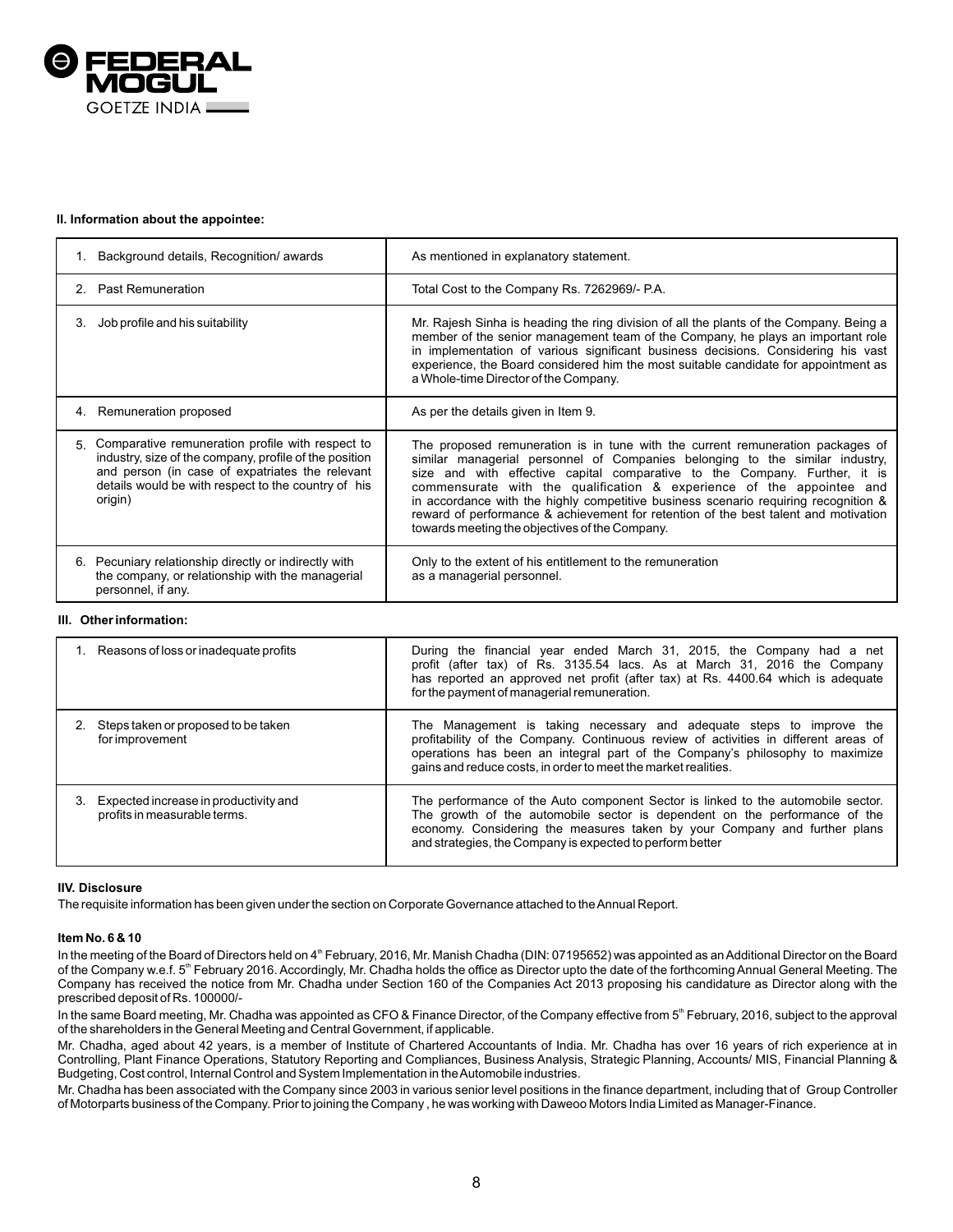

| Directorships held in other companies<br>(excluding foreign companies) |     | Federal-Mogul Anand Bearings India Limited; |
|------------------------------------------------------------------------|-----|---------------------------------------------|
|                                                                        |     | Federal-Mogul Anand Sealings India Limited  |
| Committee position held in other companies                             | Nil |                                             |
| No. of Board meetings attended during the year                         | Nil |                                             |
| No. of shares held                                                     | Nil |                                             |

Mr. Chadha is not disqualified from being appointed as CFO & Finance Director, in terms of the Companies, Act, and has given his consent to be appointed as a CFO & Finance Director of the Company. The Board had considered him the most suitable for the position of CFO & Finance Director of the Company.

Save and expect, Mr. Chadha as mentioned above, none of the other directors / Key Managerial Personnel and their relatives are in any way, concerned or interested, financially or otherwise, in the resolution set out in Item no. 6 & 10. Accordingly, the Board recommends the appointment of Mr. Chadha as Director, liable to retire by rotation, and CFO & Finance Director of the Company and propose to pass the resolution set out in Item No. 6 & 10 of the Notice as Ordinary and Special Resolution respectively.

Statement containing information as required under Section II of Part II of Schedule V of the Companies Act, 2013:

# **I. General Information**

|    | Nature of Industry                                                                                                                                        | Manufacturer of Piston Rings, Pistons, Piston pins, Sintered Products etc.<br>for all types of Automotive & Industrial engines.                                                |
|----|-----------------------------------------------------------------------------------------------------------------------------------------------------------|--------------------------------------------------------------------------------------------------------------------------------------------------------------------------------|
|    | Date or expected date of commencement of<br>commercial production                                                                                         | Not applicable as the Company is in Commercial production.                                                                                                                     |
| 3. | In case of new companies, expected date of<br>commencement of activities as per project approved<br>by financial institutions appearing in the prospectus | Not Applicable.                                                                                                                                                                |
| 4. | Financial performance based on given indicators                                                                                                           | As given under "Ten Years' Financial Review" of the Annual Report                                                                                                              |
|    | Foreign investments or collaborations, if any.                                                                                                            | Federal Mogul Corporation, USA holds 74.98% of the paid up Equity Capital of the<br>Company through Federal Mogul GmbH, Germany & Federal Mogul Holding Limited,<br>Mauritius. |

### **II.Information about the appointee:**

|    | Background details, Recognition/ awards                                                                                                                                                                            | As mentioned in explanatory statement.                                                                                                                                                                                                                                                                                                                                                                                                                                                                                                                                                                                                          |
|----|--------------------------------------------------------------------------------------------------------------------------------------------------------------------------------------------------------------------|-------------------------------------------------------------------------------------------------------------------------------------------------------------------------------------------------------------------------------------------------------------------------------------------------------------------------------------------------------------------------------------------------------------------------------------------------------------------------------------------------------------------------------------------------------------------------------------------------------------------------------------------------|
|    | 2. Past Remuneration                                                                                                                                                                                               | Total Cost to the Company Rs. 67,49,240/- P.A.                                                                                                                                                                                                                                                                                                                                                                                                                                                                                                                                                                                                  |
| 3. | Job profile and his suitability                                                                                                                                                                                    | Mr. Manish Chadha is taking care of the overall costs, financial functions and financial<br>planning of the Company. He is responsible for implementation of various financial<br>policies and other management policies and decision making of the Company subject<br>to the direction and control of the Board of Directors. Being a member of the senior<br>management team of the Company, he plays an important role in financial planning of<br>the Company. In addition, he also performs such other significant functions and<br>exercises such powers as entrusted by the Board of Directors of the Company. CFO<br>& Finance Director |
| 4. | Remuneration proposed                                                                                                                                                                                              | As per the details given in Item 10.                                                                                                                                                                                                                                                                                                                                                                                                                                                                                                                                                                                                            |
| 5. | Comparative remuneration profile with respect to<br>size of the company, profile of the position and<br>person (in case of expatriates the relevant details<br>would be with respect to the country of his origin) | The proposed remuneration is in tune with the current remuneration packages of industry.<br>similar managerial personnel of Companies belonging to the similar industry, size and<br>with effective capital comparative to the Company. Further, it is commensurate with<br>the qualification & experience of the appointee and in accordance with the highly<br>competitive business scenario requiring recognition & reward of performance &<br>achievement for retention of the best talent and motivation towards meeting the<br>objectives of the Company.                                                                                 |
| 6. | Pecuniary relationship directly or indirectly with the<br>company, or relationship with the managerial<br>personnel, if any.                                                                                       | Only to the extent of his entitlement to the remuneration as a managerial personnel.                                                                                                                                                                                                                                                                                                                                                                                                                                                                                                                                                            |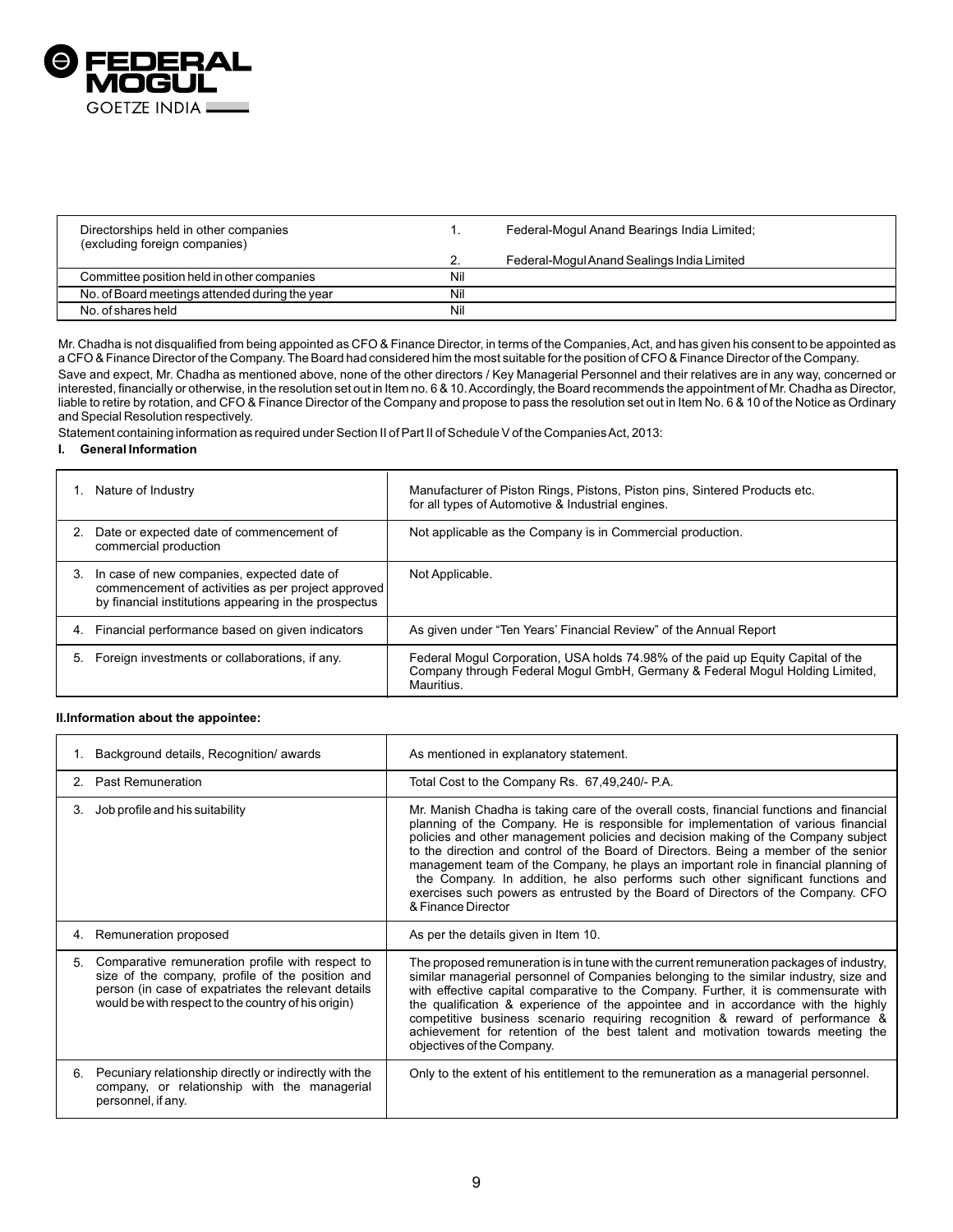

# **III.Other information:**

| Reasons of loss or inadequate profits                                 | During the financial year ended March 31, 2015, the Company had a net profit (after<br>tax) of Rs. 3135.54 lacs. As at March 31, 2016 the Company has reported an<br>approved net profit (after tax) at Rs. 4400.64 which is adequate for the payment of<br>managerial remuneration.                          |
|-----------------------------------------------------------------------|---------------------------------------------------------------------------------------------------------------------------------------------------------------------------------------------------------------------------------------------------------------------------------------------------------------|
| Steps taken or proposed to be taken<br>for improvement                | The Management is taking necessary and adequate steps to improve the profitability<br>of the Company. Continuous review of activities in different areas of operations has<br>been an integral part of the Company's philosophy to maximize gains and reduce<br>costs, in order to meet the market realities. |
| Expected increase in productivity and profits in<br>measurable terms. | The performance of the Auto component Sector is linked to the automobile sector.<br>The growth of the automobile sector is dependent on the performance of the<br>economy. Considering the measures taken by your Company and further plans and<br>strategies, the Company is expected to perform better      |

# **IV. Disclosure**

The requisite information has been given under the section on Corporate Governance attached to the Annual Report.

### **Item No. 7**

In terms of the provisions of Section 148(3) of the Companies Act, 2013 read with Rule 14(a)(ii) of The Companies (Audit and Auditors) Rules, 2014, the remuneration payable to the Cost Auditor is required to be ratified by the Members of the Company. The Board of Directors of the Company on the recommendation of the Audit Committee has approved the appointment and remuneration of M/s. Sanjay Gupta & Associates, Cost Accountants, to conduct the audit of the cost records of the Company for the financial year 2016-17 at a remuneration of Rs. 4,50,000/- as audit fee plus service tax plus out of pocket expenses. Accordingly, the Members are requested to ratify the remuneration payable to the Cost Auditors for the financial year 2016-17 as set out in Item No. 7 for the aforesaid services to be rendered by them.

None of the Directors, Key Managerial Personnel of the Company and their relatives, is in any way concerned or interested in the said Resolution. The Board of Directors recommend to pass the resolution as set out in Item No. 7 as Ordinary Resolution.

> **By Order of the Board, For Federal-Mogul Goetze (India) Limited,**

**Sd/- Dr. Khalid Iqbal Khan Whole-time Director-Legal & Company Secretary Membership No. F5993 Address: 2136, Mir Bukhari Street, Turkman Gate, Delhi-110006**

Date: 13<sup>th</sup> May, 2016 Place : Gurgaon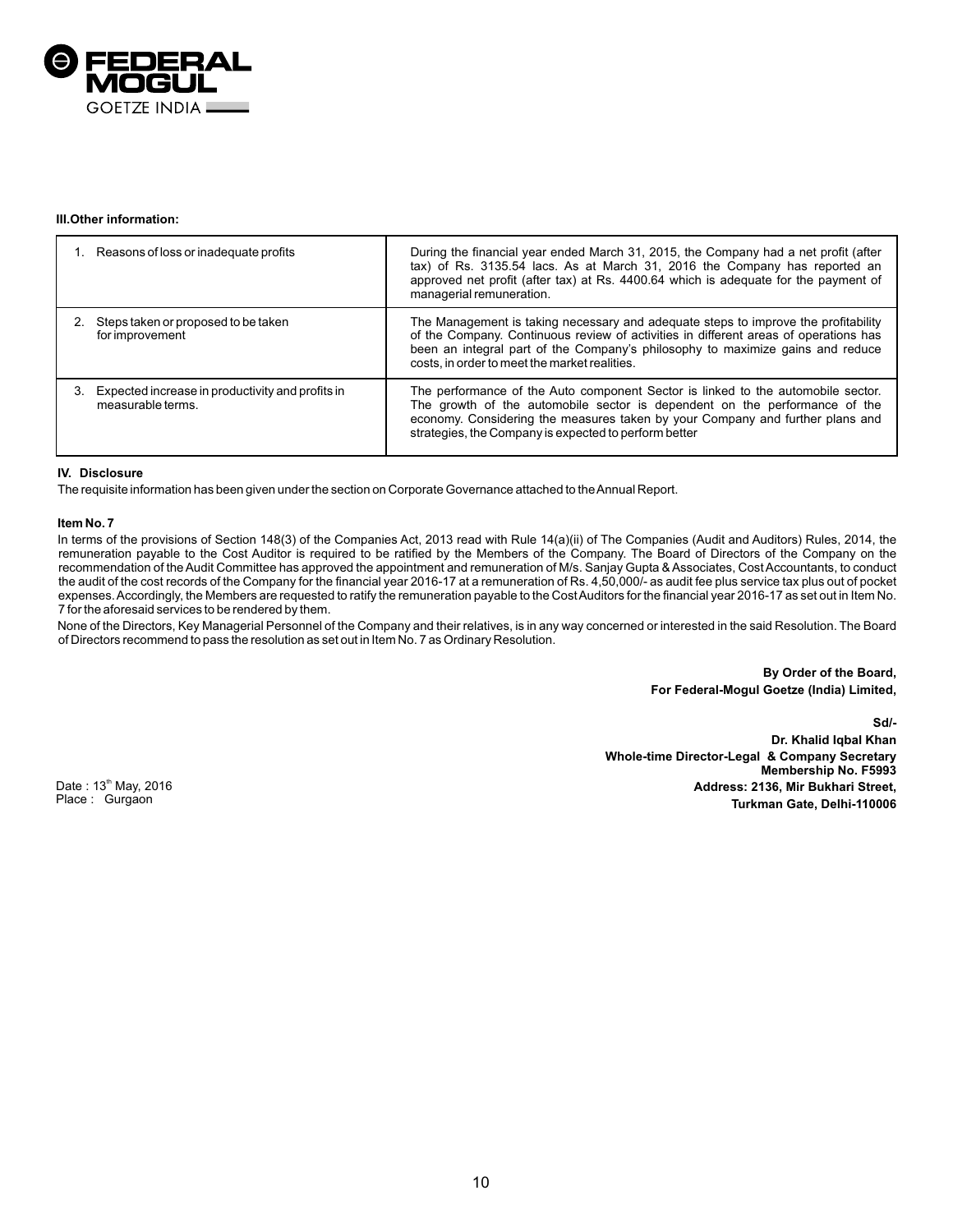

## **DETAILS OF MR. SUNIT KAPUR (IN PURSUANCE OF SECRETARIAL STANDARD-2 AND REGULATION 36 (3) OF THE SEBI (LISTING OBLIGATIONS AND DISCLOSURE REQUIREMENTS) REGULATIONS, 2015)**

| <b>Name of Director</b>                                                | Mr. Sunit Kapur                                                                                                                                                                                                                                                                                                                                                                                                                                                                                                                                                                                                                                                                                                                                                                                                                                                                                                                             |
|------------------------------------------------------------------------|---------------------------------------------------------------------------------------------------------------------------------------------------------------------------------------------------------------------------------------------------------------------------------------------------------------------------------------------------------------------------------------------------------------------------------------------------------------------------------------------------------------------------------------------------------------------------------------------------------------------------------------------------------------------------------------------------------------------------------------------------------------------------------------------------------------------------------------------------------------------------------------------------------------------------------------------|
| <b>Original Date of Appointment</b>                                    | 8 <sup>th</sup> May, 2012                                                                                                                                                                                                                                                                                                                                                                                                                                                                                                                                                                                                                                                                                                                                                                                                                                                                                                                   |
| Age                                                                    | 41 years                                                                                                                                                                                                                                                                                                                                                                                                                                                                                                                                                                                                                                                                                                                                                                                                                                                                                                                                    |
| <b>Expertise in specific</b><br>functional areas                       | Mr. Sunit Kapur, is a Mechanical Engineer from the Punjab University and has also done<br>General Management Programme at CEDEP (INSEAD). Mr. Kapur has been associated with the<br>Company since 1994. He has around 22 years of rich experience in Manufacturing, Engineering,<br>Projects, TPM, Operation, Supply Chain Management and General Management. He began his<br>career as Production Manager at the Patiala Plant of the Company and has been instrumental in<br>introduction of various new processes and changes over his tenure of 22 years with the Company.<br>His professional skills and abilities accumulated through intensive On the Job and Off the Job<br>trainings from eminent Global Management and Technical Experts. Mr. Sunit Kapur was Managing<br>Director of the Company during the year 2012-13. Presently, he is Vice President and General<br>Manager - Global Ignition in Federal Mogul Corporation. |
| Qualifications                                                         | Mechanical Engineer and General Management Programme at CEDEP (INSEAD)                                                                                                                                                                                                                                                                                                                                                                                                                                                                                                                                                                                                                                                                                                                                                                                                                                                                      |
| Directorships held in other companies<br>(excluding foreign companies) | Federal-Mogul Ignition Products India Limited                                                                                                                                                                                                                                                                                                                                                                                                                                                                                                                                                                                                                                                                                                                                                                                                                                                                                               |
| Committee position held in other companies                             | Nil                                                                                                                                                                                                                                                                                                                                                                                                                                                                                                                                                                                                                                                                                                                                                                                                                                                                                                                                         |
| No. of Board meetings attended<br>during the year                      | 02                                                                                                                                                                                                                                                                                                                                                                                                                                                                                                                                                                                                                                                                                                                                                                                                                                                                                                                                          |
| No. of shares held                                                     | Nil                                                                                                                                                                                                                                                                                                                                                                                                                                                                                                                                                                                                                                                                                                                                                                                                                                                                                                                                         |

**By Order of the Board For Federal-Mogul Goetze (India) Limited,**

**Sd/-**

**Dr. Khalid Iqbal Khan Whole-time Director- Legal & Company Secretary Membership No. F5993 Address: 2136, Mir Bukhari Street,** Turkman Gate, Delhi-110006.

Date:13<sup>th</sup> May, 2016<br>Place: Gurgaon